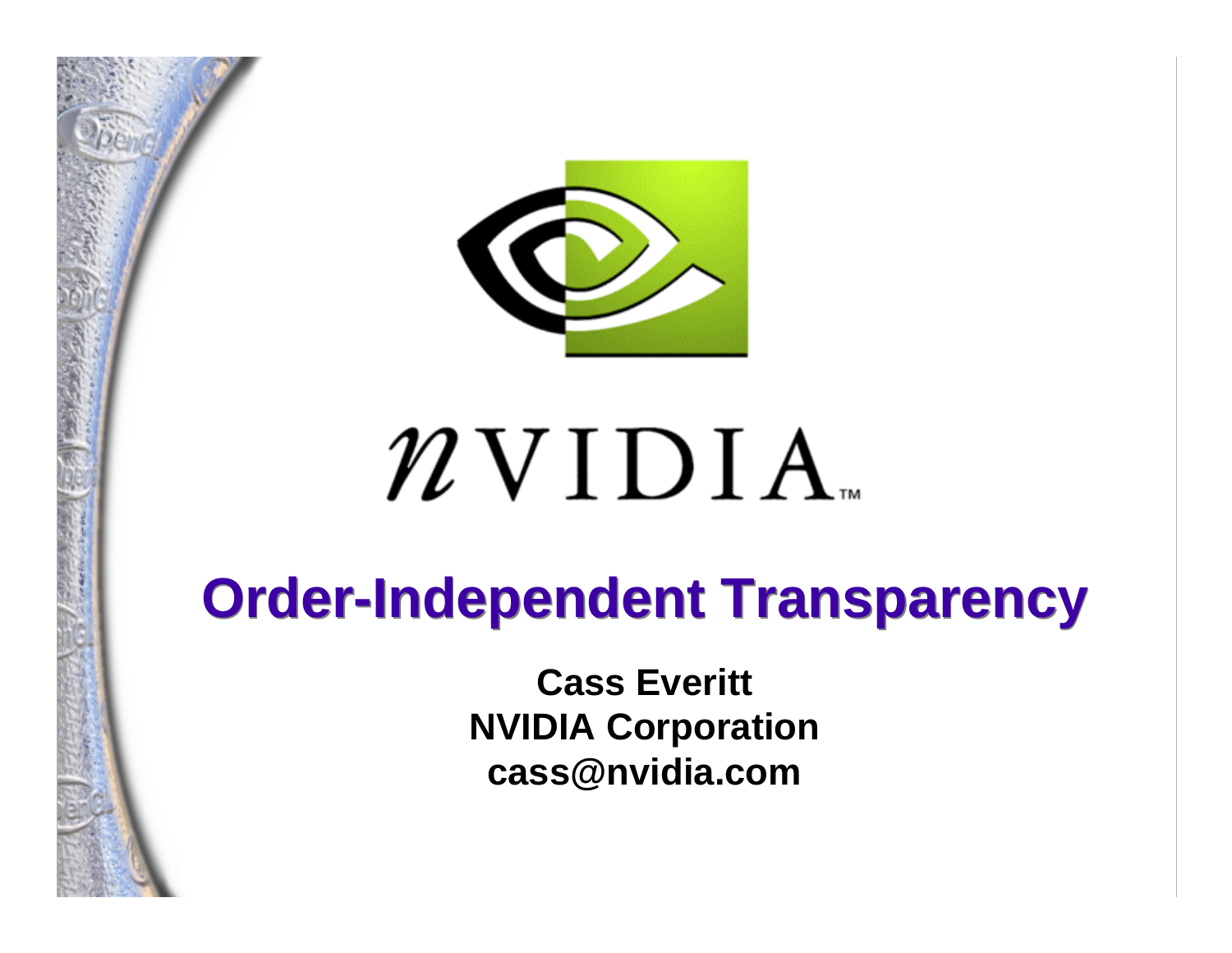#### **Overview**

- •**Why is correct transparency hard?**
- $\bullet$  **Depth peeling**
	- **Two depth buffers**
- **Enter the shadow map**
	- **Precision/invariance issues**
	- •**Depth replace texture shader**
- $\bullet$ **Blending the layers**
- •**Other applications**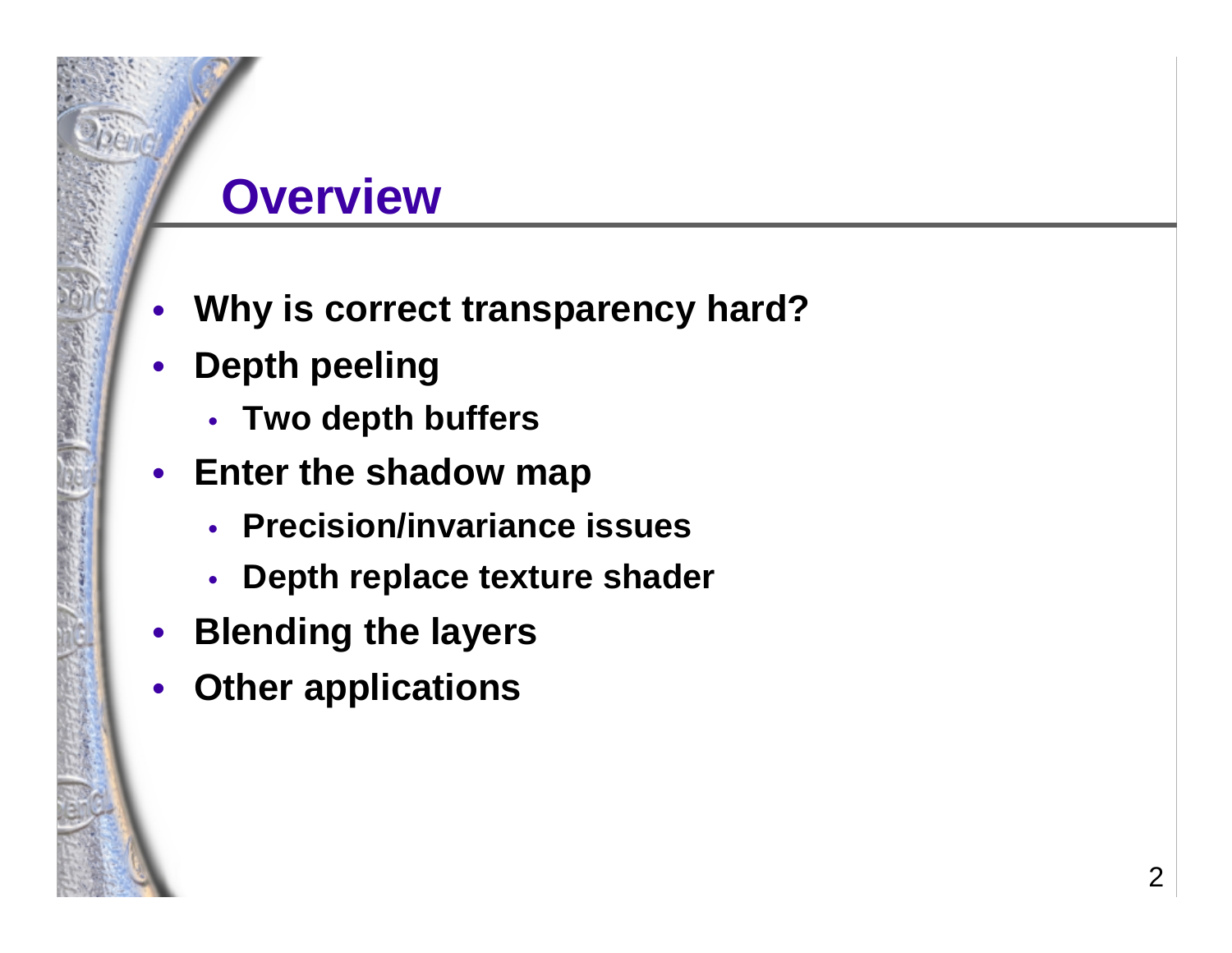#### **Can't just glEnable(GL\_BLEND)…**

#### **Good Transparency Bad Transparency**

# good

with OIT



without OIT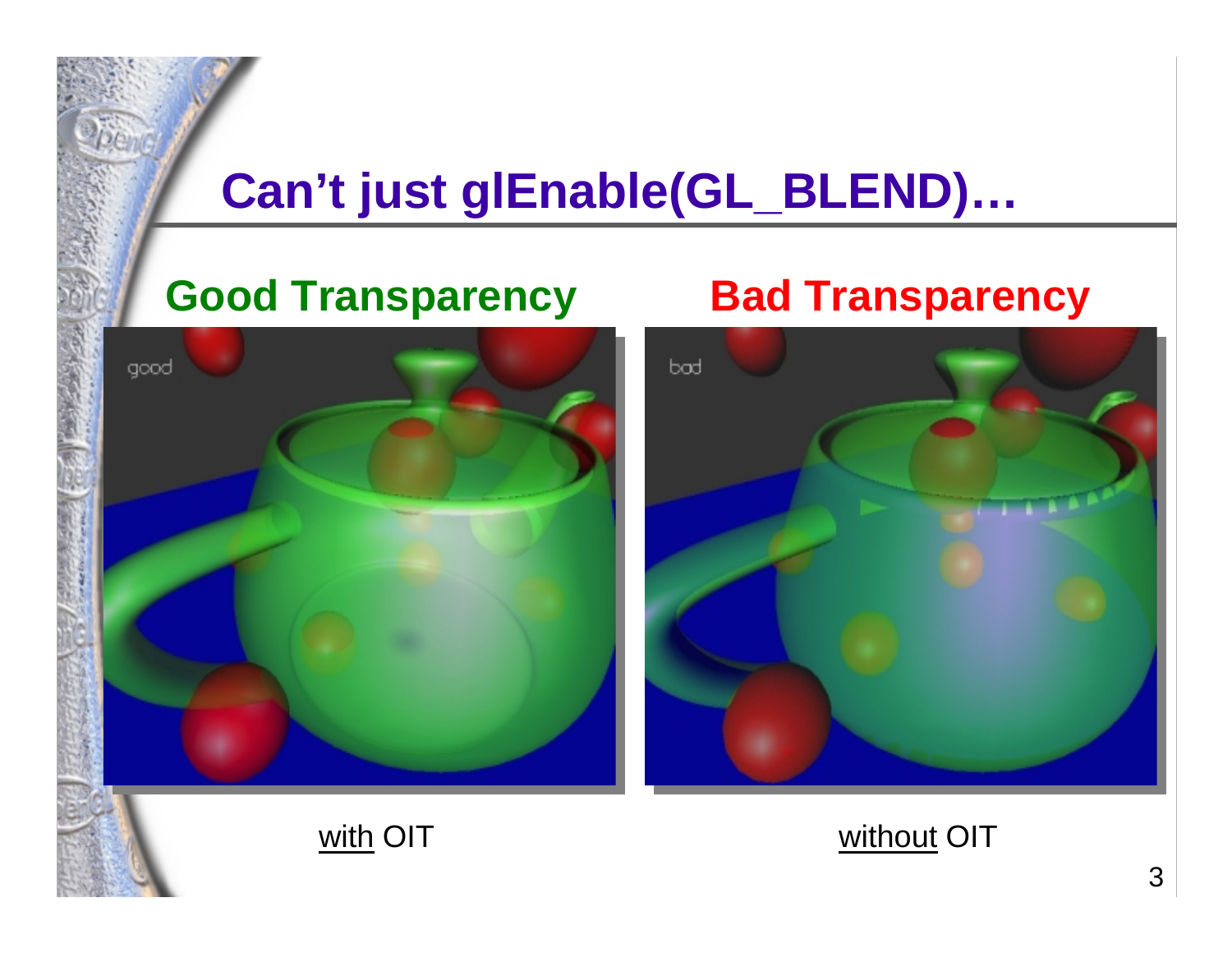#### **Why is correct transparency hard?**

- •**Most hardware does object-order rendering**
- $\bullet$  **Correct transparency requires sorted traversal**
	- **Have to render polygons in sorted order**
		- **Not very convenient**
	- **Polygons can't intersect**
	- **Lot of extra application work**
		- •**Especially difficult for dynamic scene databases**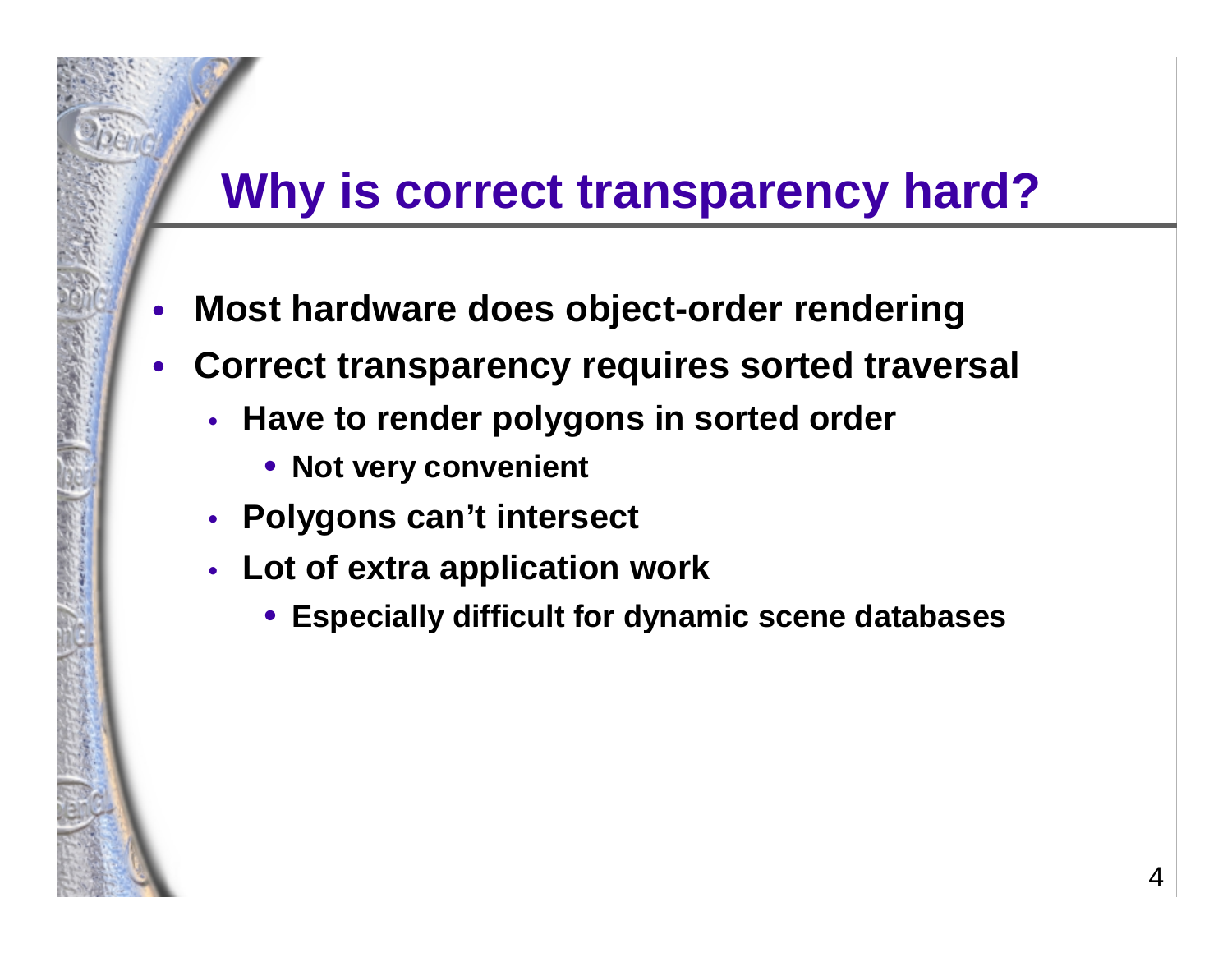#### **Depth Peeling**

- • **The algorithm uses an "implicit sort" to extract multiple depth layers**
	- **First pass render finds front-most fragment color/depth**
	- **Each successive pass render finds (extracts) the fragment color/depth for the next-nearest fragment on a per pixel basis**
	- **Use dual depth buffers to compare previous nearest fragment with current**
	- **Second "depth buffer" used for comparison (read only) from texture** [more on this later]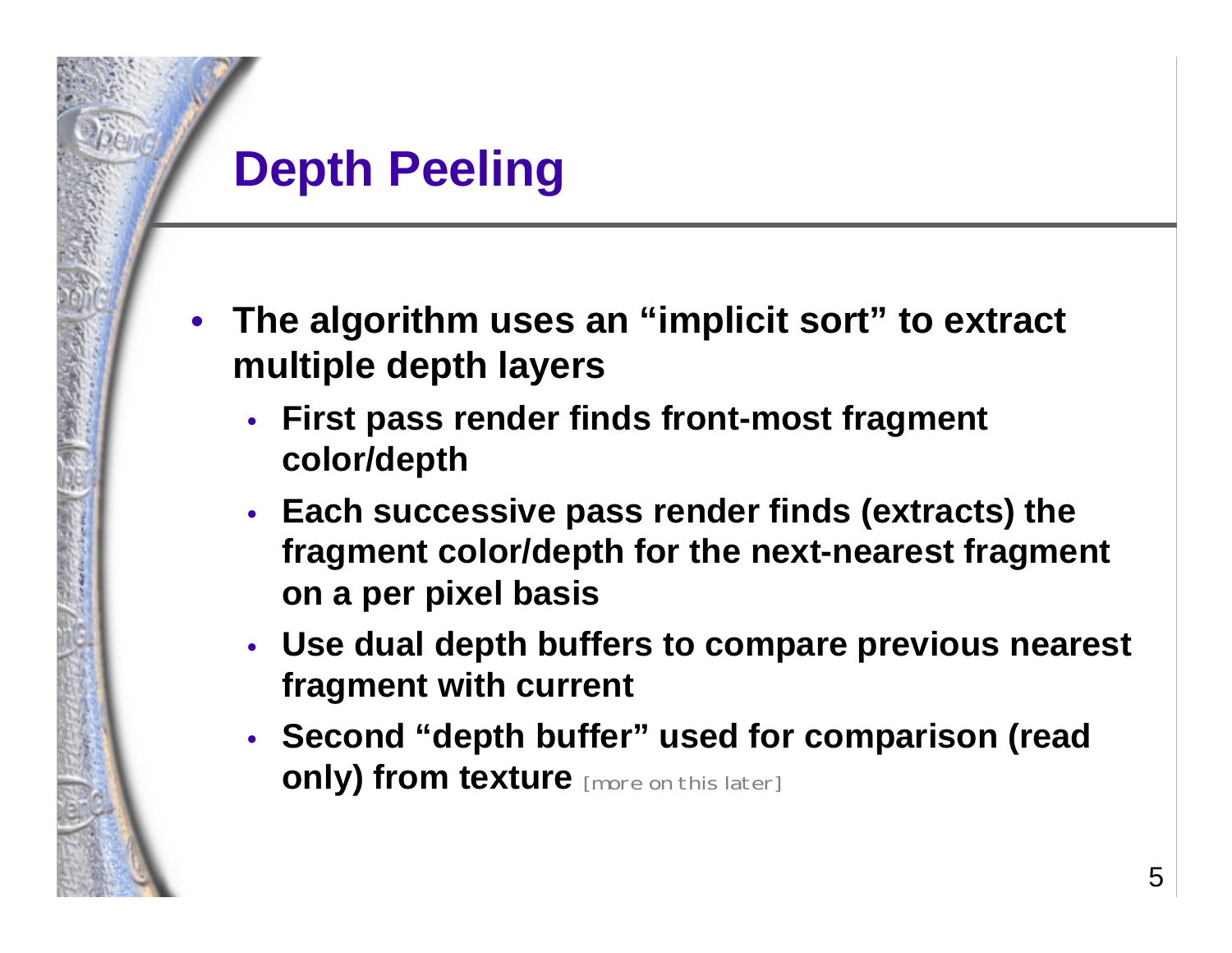

6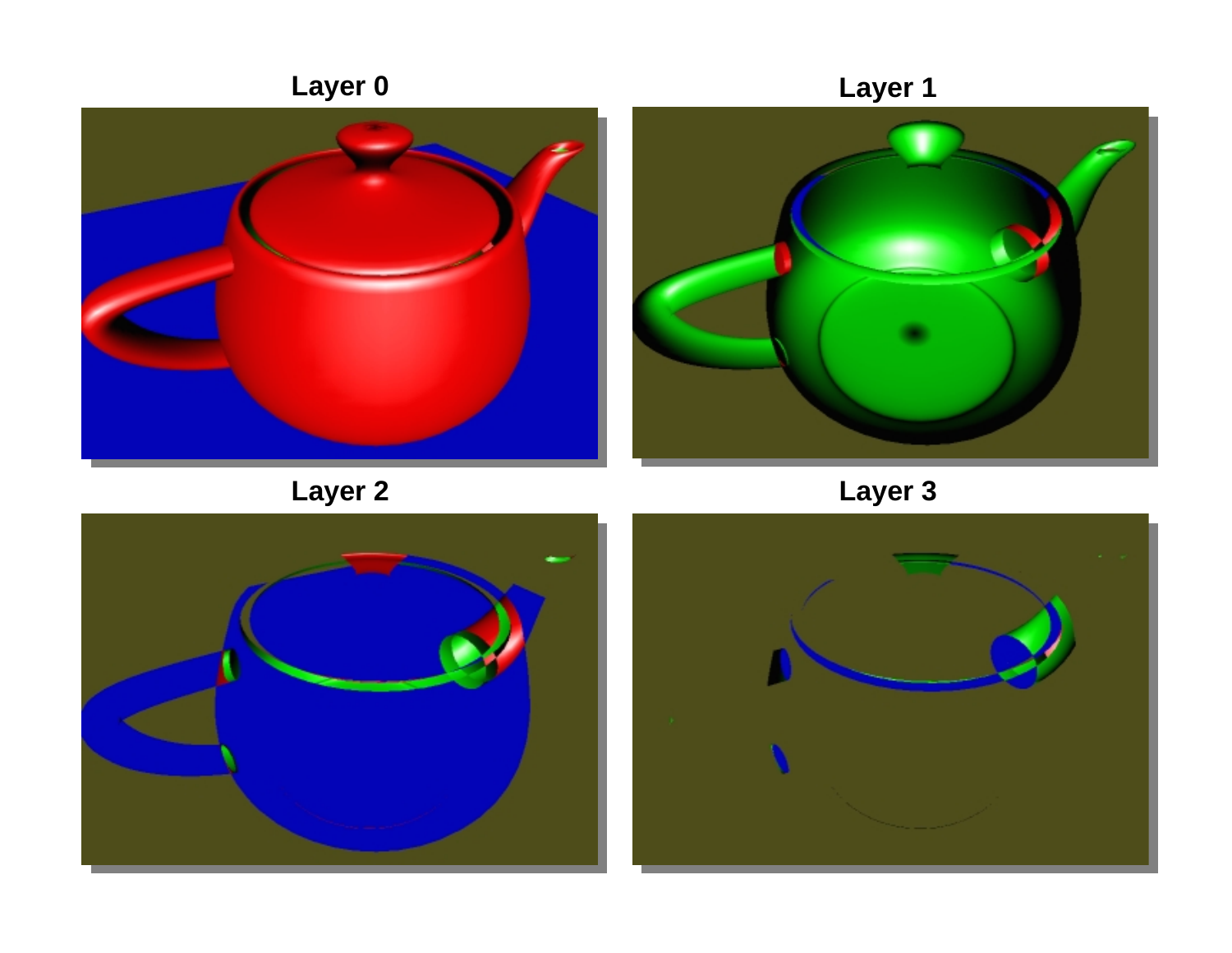#### **Cross-section view of depth peeling**



**Depth peeling strips away depth layers with each successive pass. The frames above show the frontmost (leftmost) surfaces as bold black lines, hidden surfaces as thin black lines, and "peeled away" surfaces as light grey lines.**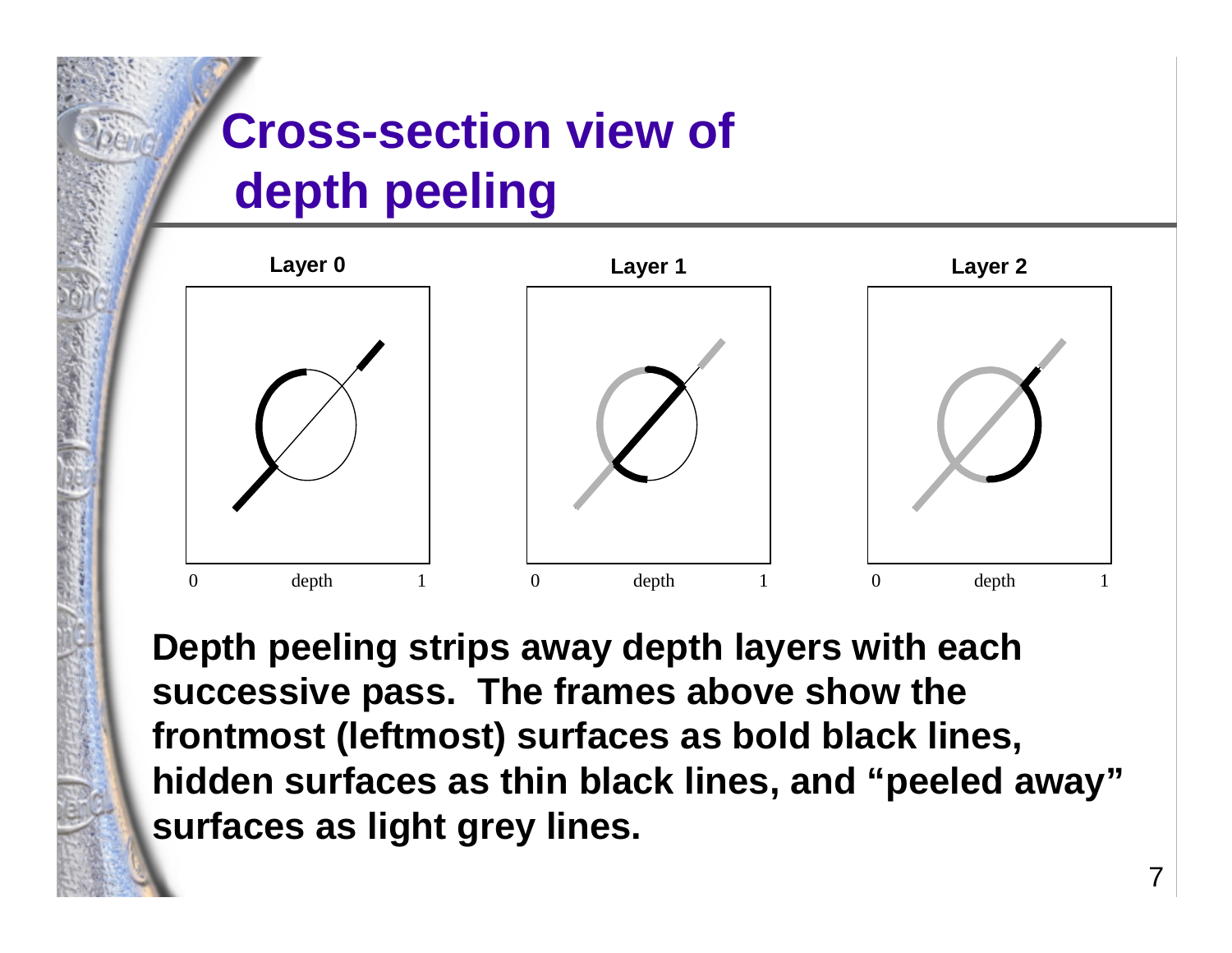#### **Dual Depth Buffer Pseudo-code**

```
for ( i = 0; i < num_passes; 
i++ )
{
  clear color bufferdepth unit 0:
       if(
i == 0) { disable depth test }
      else { enable depth test }
      bind depth buffer (
i % 2)
      disable depth writes /* read-only depth test */
      set depth func to GREATER
  depth unit 1:
      bind depth buffer ((
i+1) % 2)
      clear depth buffer
      enable depth writes;
      enable depth test;
      set depth func to LESS
  render scenesave color buffer RGBA as layer 
i
}
```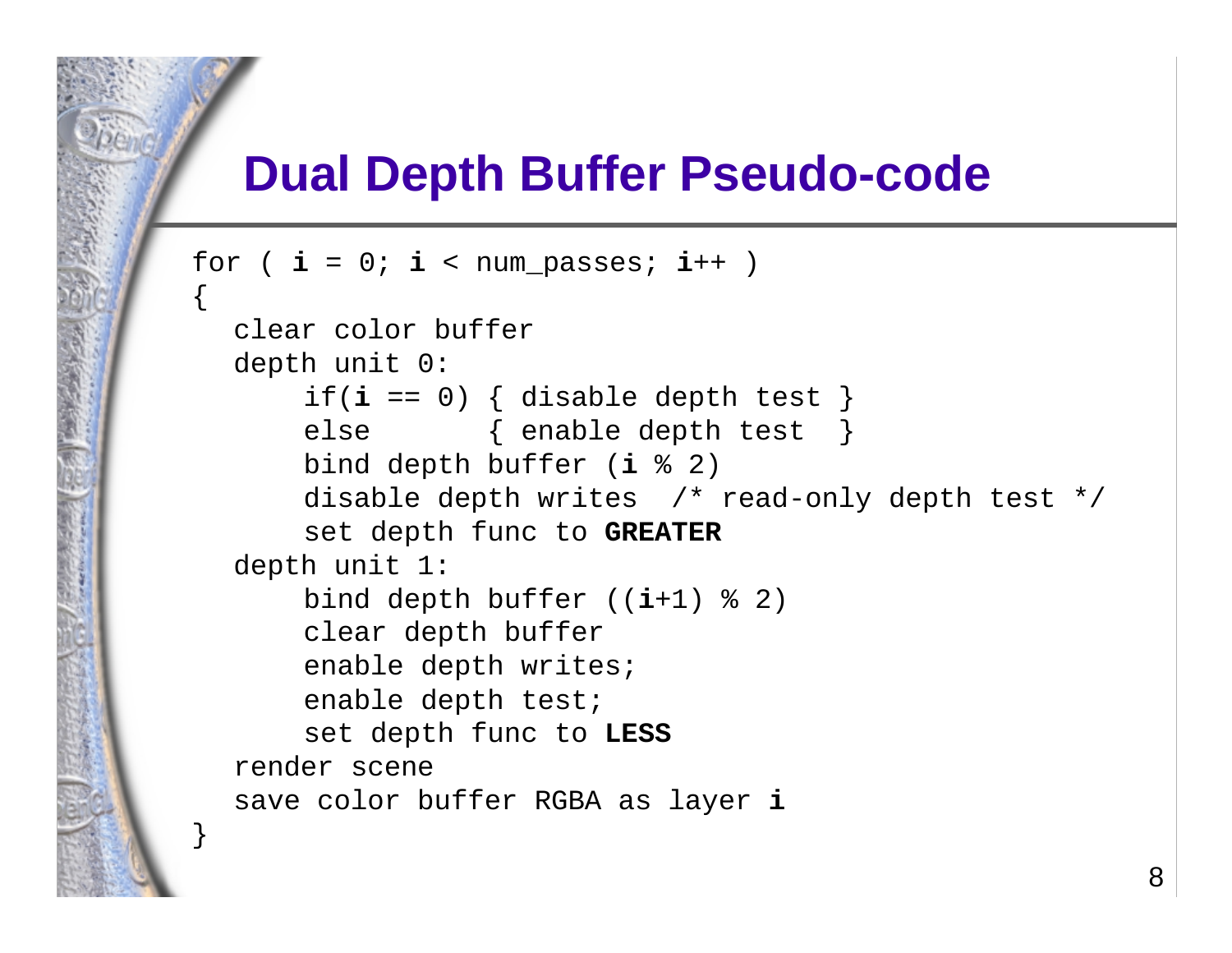#### **Implementation**

- • **There is no "dual depth buffer" extension to OpenGL, so what can we do?**
- **Just need one depth test with writeable depth buffer – the other can be read-only**
	- **Shadow mapping** *is* **a read-only depth test!**
		- **Depth test can have an arbitrary camera location**
		- **Other interesting uses for clip volumes**
	- **Fast copies make this proposition reasonable**
	- •**Copies will be unnecessary in the future…**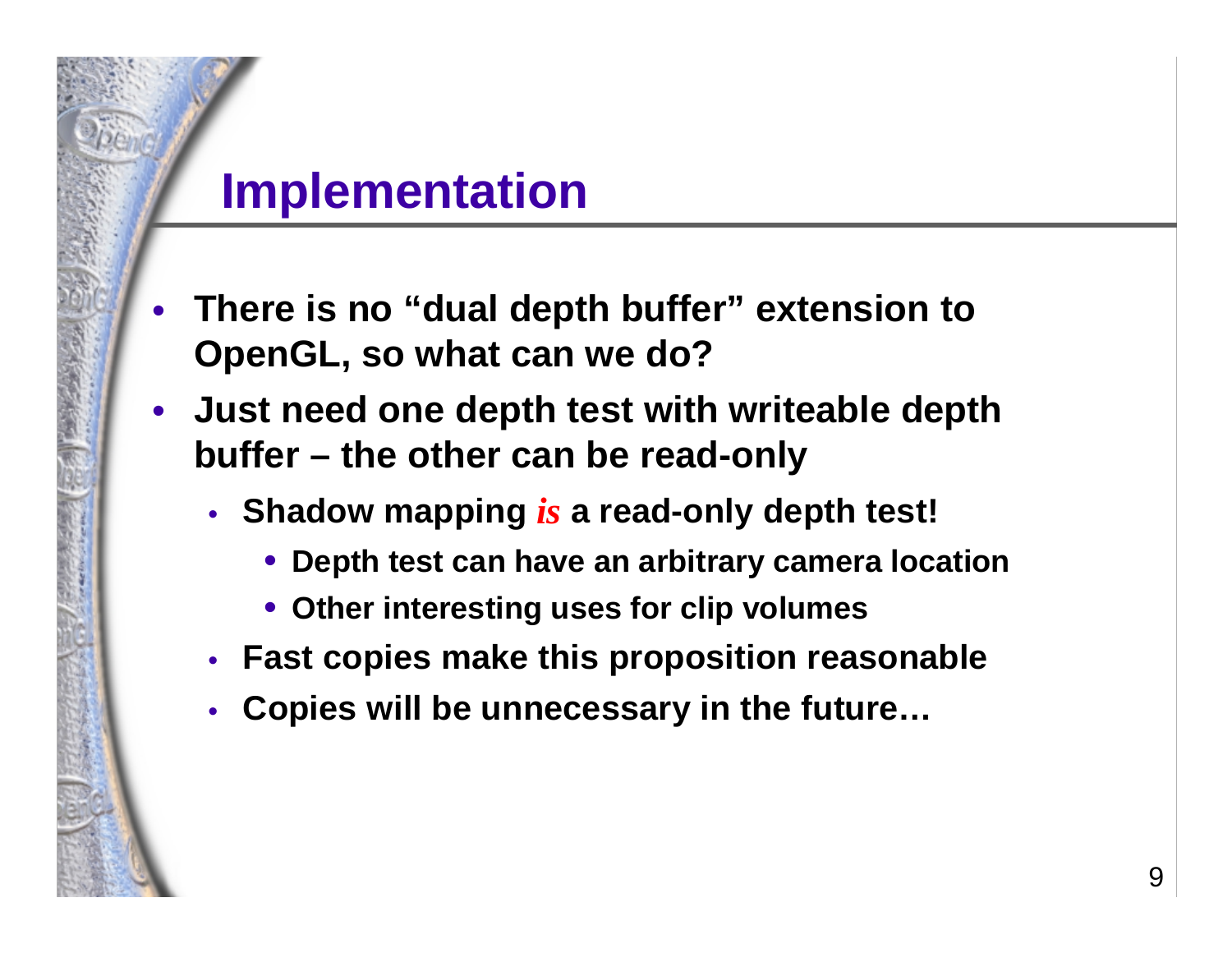#### **Precision / Invariance issues**

- • **Using shadow mapping hardware introduces precision and invariance issues**
	- **depth rasterization usually just needs to match output depth buffer precision, and requires no perspective correction**
	- **Texture hardware requires perspective correction and projection at high precision**
	- **Making things match would be difficult without the DEPTH\_REPLACE texture shader**
		- **Computes with texture hardware at texture precision**
		- **Solves invariance problems at some extra expense**
		- **Will be cheaper in the future…**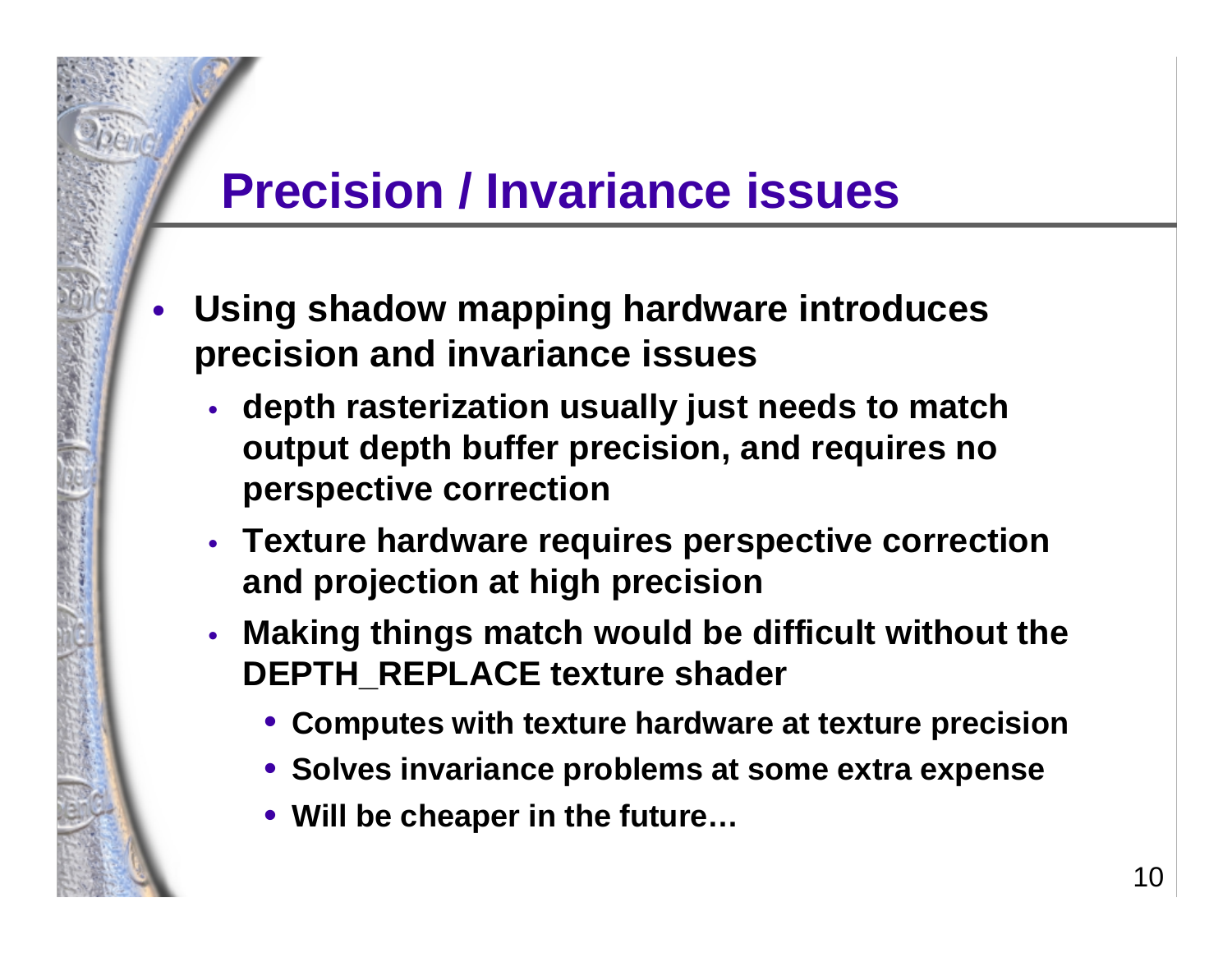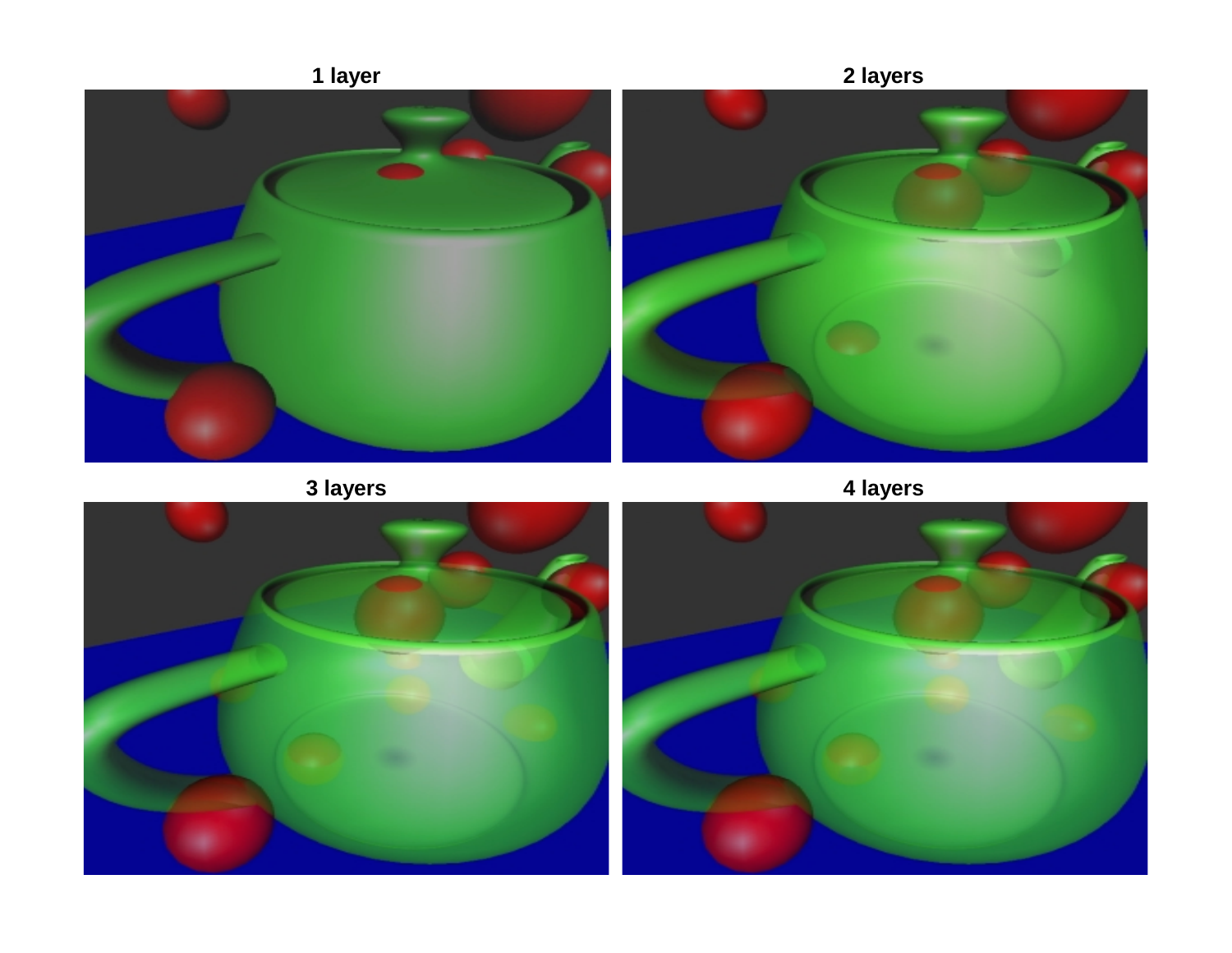#### **Compositing**

- • **Each time we peel, we capture the RGBA, then as a final step, we blend all the layers together from back to front**
	- **Opaque fragments completely overwrite previous transparent ones**
	- **Could peel from back to front and start with all fully opaque objects**
		- **Fewer layers required**
		- **Would be useful with occlusion / visibility test**
		- **Must peel all layers to avoid blending artifacts**
		- **Variations on this approach would still allow early exit (buffer\_region extension)**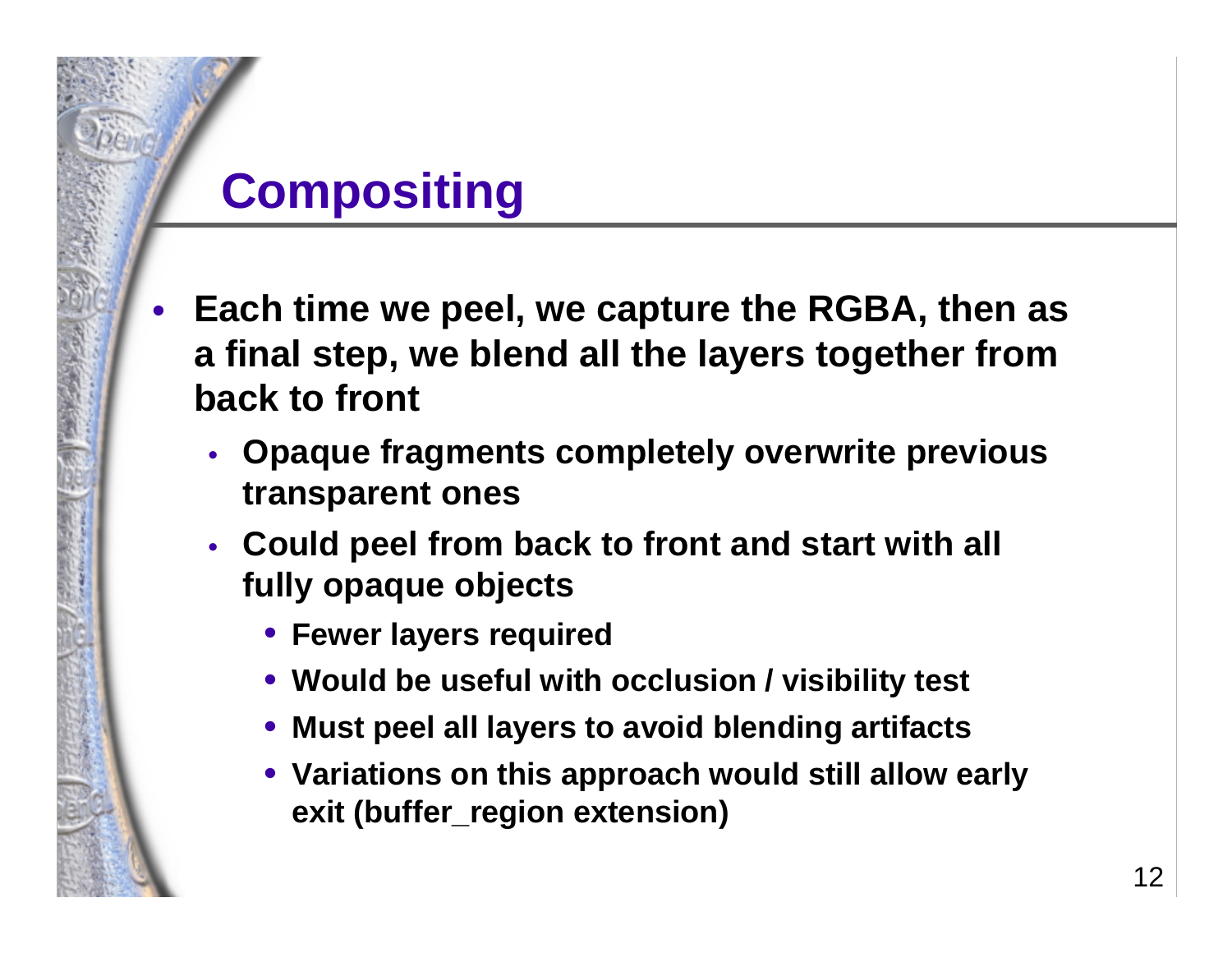#### **Conclusions**

- • **Results are nice!**
	- **Get correct transparency without invasive changes to internal data structures**
	- **Can be "bolted on" to existing CAD/CAM apps**
	- **Requires** *<sup>n</sup>* **scene traversals for** *<sup>n</sup>* **correctly sorted depths**
		- *n* **= 4 is often quite satisfactory (see previous slide)**
- • **Depth Peeling instrumental in "Woo shadowmaps"**
	- •**Other uses?**
- •**Shadow maps are for more than shadows!**